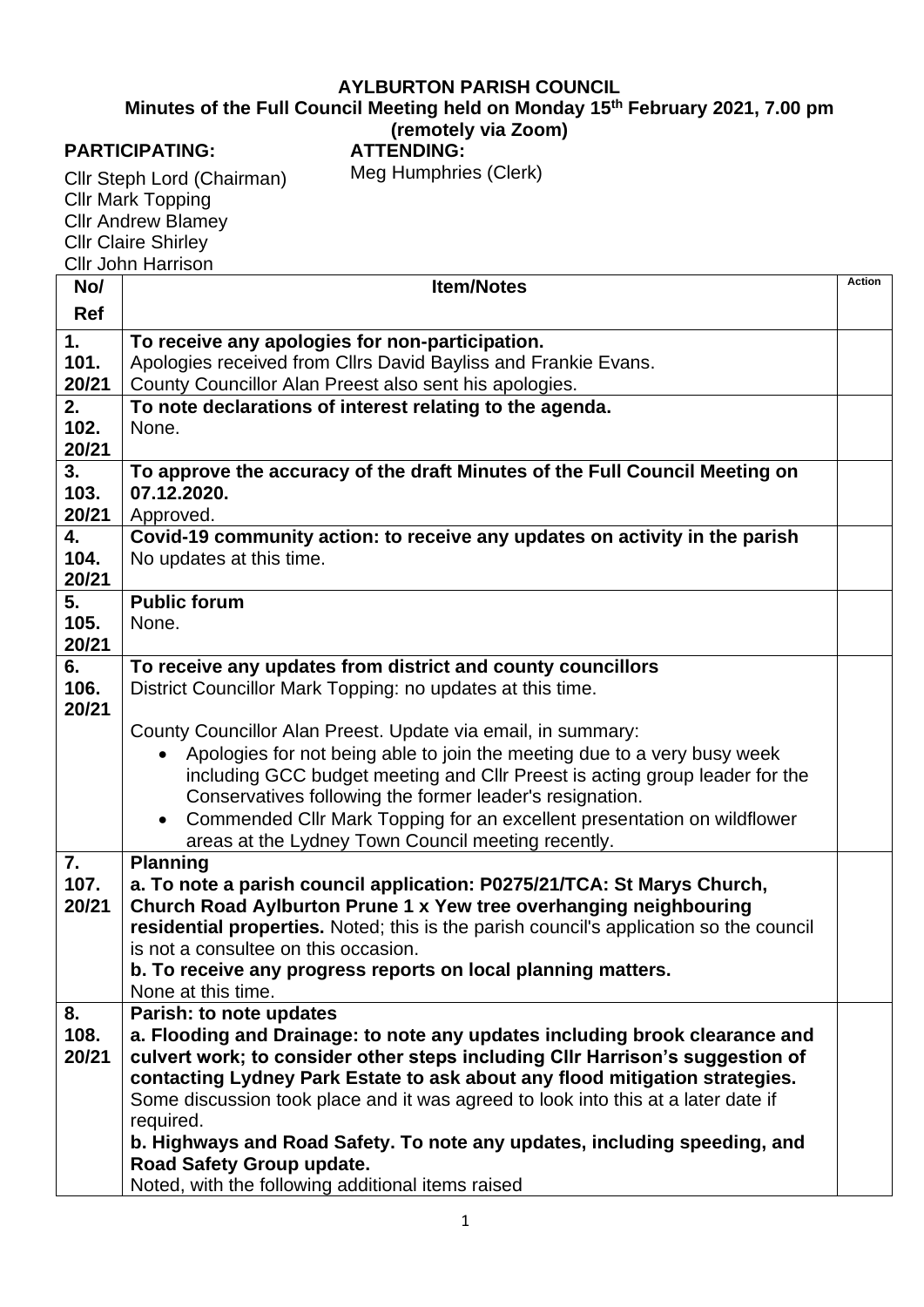|           | • There is water running down Chapel Hill from a patch of grass just uphill from<br>the Orchard Close turning. WPD dug up the whole patch late last year during<br>works, and now water is just running off it. Clerk to report to Highways and | MΗ        |
|-----------|-------------------------------------------------------------------------------------------------------------------------------------------------------------------------------------------------------------------------------------------------|-----------|
| $\bullet$ | copy in Aylburton Water.<br>The sign has now been installed on the bus stop pole opposite Stockwell                                                                                                                                             |           |
|           | Lane.                                                                                                                                                                                                                                           |           |
| $\bullet$ | There was a discussion of various maintenance issues which are perennial. It<br>was suggested that this could be dealt with by sending Brian Watkins a list<br>every autumn for attention.                                                      |           |
|           | Lower Common/Sandford Road road surface - Cllr Topping confirmed that                                                                                                                                                                           |           |
|           | nothing had changed in this respect. Clerk to follow up with Highways.                                                                                                                                                                          | MΗ        |
| $\bullet$ | Cyclepath – The GCC officer is going to check in with the contractor to see                                                                                                                                                                     |           |
|           | what's been done to remedy the issues raised by the council last year.                                                                                                                                                                          |           |
|           | The meeting noted the complaint from a resident on the quality of work on the                                                                                                                                                                   |           |
|           | Millbrook Green dropped kerb. Clerk to pass the photos and comment on to                                                                                                                                                                        | MН        |
|           | Highways.                                                                                                                                                                                                                                       |           |
|           | c. Footpaths. To receive any updates. The meeting noted the CPRE stone stiles                                                                                                                                                                   |           |
|           | project. Clerk to post about it on website and social media and to request an item in<br>the Ducktown Echo.                                                                                                                                     | MН        |
|           | d. Management of trees/hedges. To officially approve the quotation for                                                                                                                                                                          |           |
|           | remaining overhang issue in churchyard. The quotation of £350+VAT was                                                                                                                                                                           |           |
|           | accepted. Clerk to instruct work, pending TCA planning permission.                                                                                                                                                                              | <b>MH</b> |
|           | e. Former Upper Common allotments wall deterioration. To note any updates.                                                                                                                                                                      |           |
|           | A few more sections have deteriorated; Lydney Park Estate are now engaging a                                                                                                                                                                    |           |
|           | drystone waller to carry out the work.                                                                                                                                                                                                          |           |
|           | f. Cross Inn. To receive any updates. Renovation work appears to be taking place.<br>g. Allotments. To note any updates including littering issues, and approve                                                                                 |           |
|           | division of Plot 7 into 3 for new plotholders. It was resolved to divide Plot 7 into                                                                                                                                                            |           |
|           | three plots, the new 7, 8 and 9. There are concerns about rubbish and rubbish                                                                                                                                                                   |           |
|           | disposal at the Parish Patch and on Kear's Moor. Clerk to remind tenants of good                                                                                                                                                                |           |
|           | management and tenancy guidelines.                                                                                                                                                                                                              | <b>MH</b> |
|           | h. Grass cutting: to note any updates. The Clerk advised that MowTech's prices                                                                                                                                                                  |           |
|           | would remain the same to mow Upper Common Rec in 2021 and that they were still                                                                                                                                                                  |           |
|           | able to do the work. This item will be added to the March agenda for approval.                                                                                                                                                                  |           |
|           | i. Wildflower verges: to note any updates.                                                                                                                                                                                                      |           |
|           | CIIr Topping reported: Stockwell Lane/A48 corner trial area will feature signage like<br>the signs on the pilot area near Taurus Crafts. Cllr Topping will talk to Martin Rice                                                                  |           |
|           | about mowing and will write to the trading estate businesses about it. A review of the                                                                                                                                                          |           |
|           | wildflower areas will happen towards the end of 2021, at the same time as the                                                                                                                                                                   |           |
|           | grasscutting review in readiness for a new 3-year contract for 2022-25.                                                                                                                                                                         |           |
|           | j. Parish flower tubs 2020. To note any updates. Martin Rice has advised the                                                                                                                                                                    |           |
|           | Clerk that the old bedding will be cleared out of the tubs very soon as instructed.                                                                                                                                                             |           |
|           | k. Phone Kiosk, Upper Common: to receive any updates. There was a                                                                                                                                                                               |           |
|           | discussion on the potential community benefit of doing it up versus scrapping it and                                                                                                                                                            |           |
|           | donating any income to the school. X2Connect buy them and resell them, and may                                                                                                                                                                  |           |
|           | also offer refurbishment services. Clerk to enquire to X2Connect about                                                                                                                                                                          | <b>MH</b> |
|           | selling/refurbishment.<br>I. The Cross Monument. To receive any updates. Cllr Harrison is hoping for an                                                                                                                                         |           |
|           | unveiling ceremony in the summer, Covid allowing.                                                                                                                                                                                               |           |
|           | m. Bus Shelters. To receive any updates including repair of the glass shelter.                                                                                                                                                                  |           |
|           | This has now been fixed finally after 6 months, but the repairers had left waste                                                                                                                                                                |           |
|           | scattered in the bus stop area; complaint sent to the company.                                                                                                                                                                                  |           |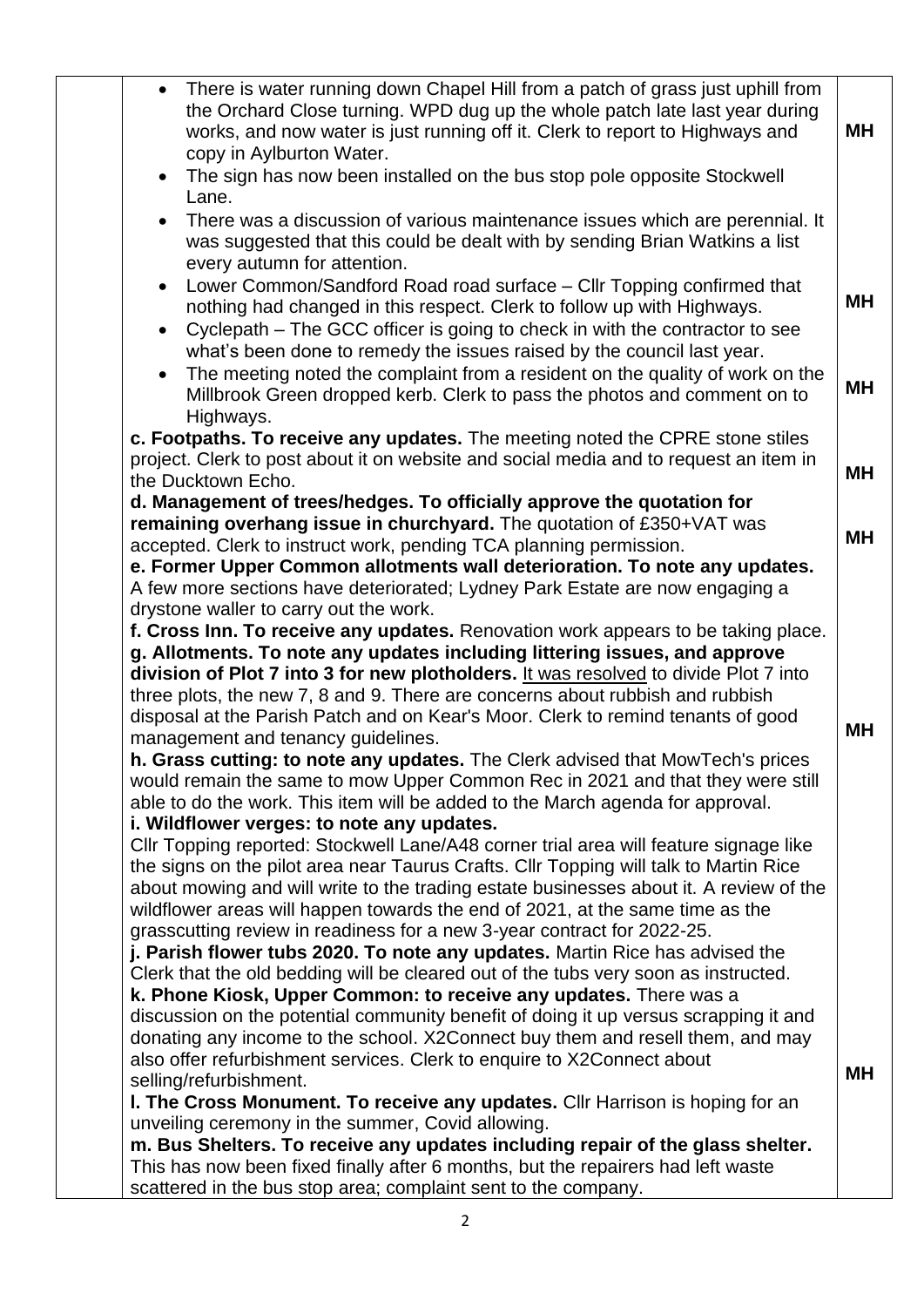|               | n. Litterpicking. To receive any updates. None                                                                       |                      |                                                                                      |               |           |
|---------------|----------------------------------------------------------------------------------------------------------------------|----------------------|--------------------------------------------------------------------------------------|---------------|-----------|
|               | o. Dog waste bins. To receive any updates. The replacement dog waste bin at                                          |                      |                                                                                      |               |           |
|               | Millbrook Green has been installed.                                                                                  |                      |                                                                                      |               |           |
|               |                                                                                                                      |                      | p. Housing Needs Survey: to note any updates. Ongoing; awaiting a return to          |               |           |
|               | face-to-face meetings.                                                                                               |                      | q. Two Rivers garages. To receive any updates. Demolition and rebuild due            |               |           |
|               |                                                                                                                      |                      | 2021-22; some garages have now been emptied by tenants but some contents have        |               |           |
|               |                                                                                                                      |                      | been dumped on the site, so Cllr Topping has reported this to FoDDC.                 |               |           |
| 9.            | <b>Council</b>                                                                                                       |                      |                                                                                      |               |           |
| 109.<br>20/21 | a) Exempt item. Item information excluded from the agenda under Schedule<br>12A, Local Government Act 1972. Ongoing. |                      |                                                                                      |               |           |
|               |                                                                                                                      |                      | b) Climate change: to receive any updates. Cllr Topping receives digests of          |               |           |
|               |                                                                                                                      |                      | environmental materials for digital communications each month. December's theme      |               |           |
|               |                                                                                                                      |                      | was insulation; other subjects include biodiversity, food waste. These could be used |               |           |
|               |                                                                                                                      |                      | on social media, website, etc. Cllr Topping to send this out to other members and    |               | <b>MT</b> |
|               |                                                                                                                      |                      | the Clerk to show what sort of thing is included and to consider whether this can be |               |           |
|               | made use of.                                                                                                         |                      |                                                                                      |               |           |
|               |                                                                                                                      |                      | c) To adopt revised Standing Orders to incorporate amended statutory                 |               |           |
|               |                                                                                                                      |                      | segments (see meeting pack). It was resolved to adopt the new Standing Orders.       |               |           |
| 10.           |                                                                                                                      |                      | a. Payments. To approve this month's council payments.                               |               |           |
| 110.          | Approved as follows.                                                                                                 |                      |                                                                                      |               |           |
| 20/21         | <b>TO WHOM</b>                                                                                                       |                      | <b>DETAILS</b>                                                                       | <b>AMOUNT</b> |           |
|               | Meg Humphries                                                                                                        |                      | Salary - January 2021                                                                | 377.12        |           |
|               | <b>Merlin Waste</b>                                                                                                  |                      | Dog Bins: January 2021                                                               | 67.60         |           |
|               | Meg Humphries                                                                                                        |                      | Expense reimbursement: Ink cartridges 66.99                                          |               |           |
|               | <b>Mark Topping</b>                                                                                                  |                      | Litter picking Nov Dec 2020                                                          | 230.00        |           |
|               | Royal British Legion                                                                                                 |                      | Armistice Day wreaths x 2                                                            | 50.00         |           |
|               | <b>Ardian Outdoor Ltd</b>                                                                                            |                      | Bus Shelter glass pane repair                                                        | 474.00        |           |
|               | <b>Meg Humphries</b>                                                                                                 |                      | Expense: 30 MPH wheelie bins                                                         | 31.98         |           |
|               | <b>Aylburton Community Rooms</b>                                                                                     |                      | Donation - mtg room hire for 2020-21                                                 | 180.00        |           |
|               | <b>ICO</b>                                                                                                           |                      | Data protection fee (mandatory) 21-22                                                | 40.00         |           |
|               | <b>HMRC</b>                                                                                                          |                      | PAYE Jan 2021                                                                        | 6.40          |           |
|               |                                                                                                                      |                      | b) Income. To note any income received since the last meeting.                       |               |           |
|               | Noted as follows.                                                                                                    |                      |                                                                                      |               |           |
|               | <b>DATE</b><br><b>FROM</b>                                                                                           |                      | <b>AMOUNT</b>                                                                        |               |           |
|               | 09/12/2020                                                                                                           | <b>Bank Interest</b> | 0.06                                                                                 |               |           |
|               | 11/01/2021                                                                                                           | <b>Bank Interest</b> | 0.07                                                                                 |               |           |
|               | 09/02/2021                                                                                                           | <b>Bank Interest</b> | 0.06                                                                                 |               |           |
|               |                                                                                                                      |                      | c) Internal Controls: To note the completion of Q2 by CIIr Blamey and to             |               |           |
|               |                                                                                                                      |                      | assign Q3 checks to a member. Cllr Blamey offered to take this on. Clerk to send     |               | MН        |
|               | pack to Cllr Blamey.                                                                                                 |                      | d) Banking: to approve a move of £1,000 Cross Monument funding from                  |               |           |
|               |                                                                                                                      |                      | project account into current account following completion of the project.            |               |           |
|               | Approved.                                                                                                            |                      |                                                                                      |               |           |
|               |                                                                                                                      |                      | e) Internal Audit 20-21: To approve the Clerk's proposed arrangements of             |               |           |
|               | using GAPTC again, at a cost of £175. Approved.                                                                      |                      |                                                                                      |               |           |
|               |                                                                                                                      |                      | f) To ratify the January payments made (due to no meeting in January).               |               |           |
|               | Ratified as follows.                                                                                                 |                      |                                                                                      |               |           |
|               | <b>TO WHOM</b>                                                                                                       |                      | <b>DETAILS</b>                                                                       | <b>AMOUNT</b> |           |
|               | Meg Humphries                                                                                                        |                      | Salary - December                                                                    | 377.12        |           |
|               | <b>Merlin Waste</b>                                                                                                  |                      | Dog Bins: December 2020                                                              | 67.60         |           |